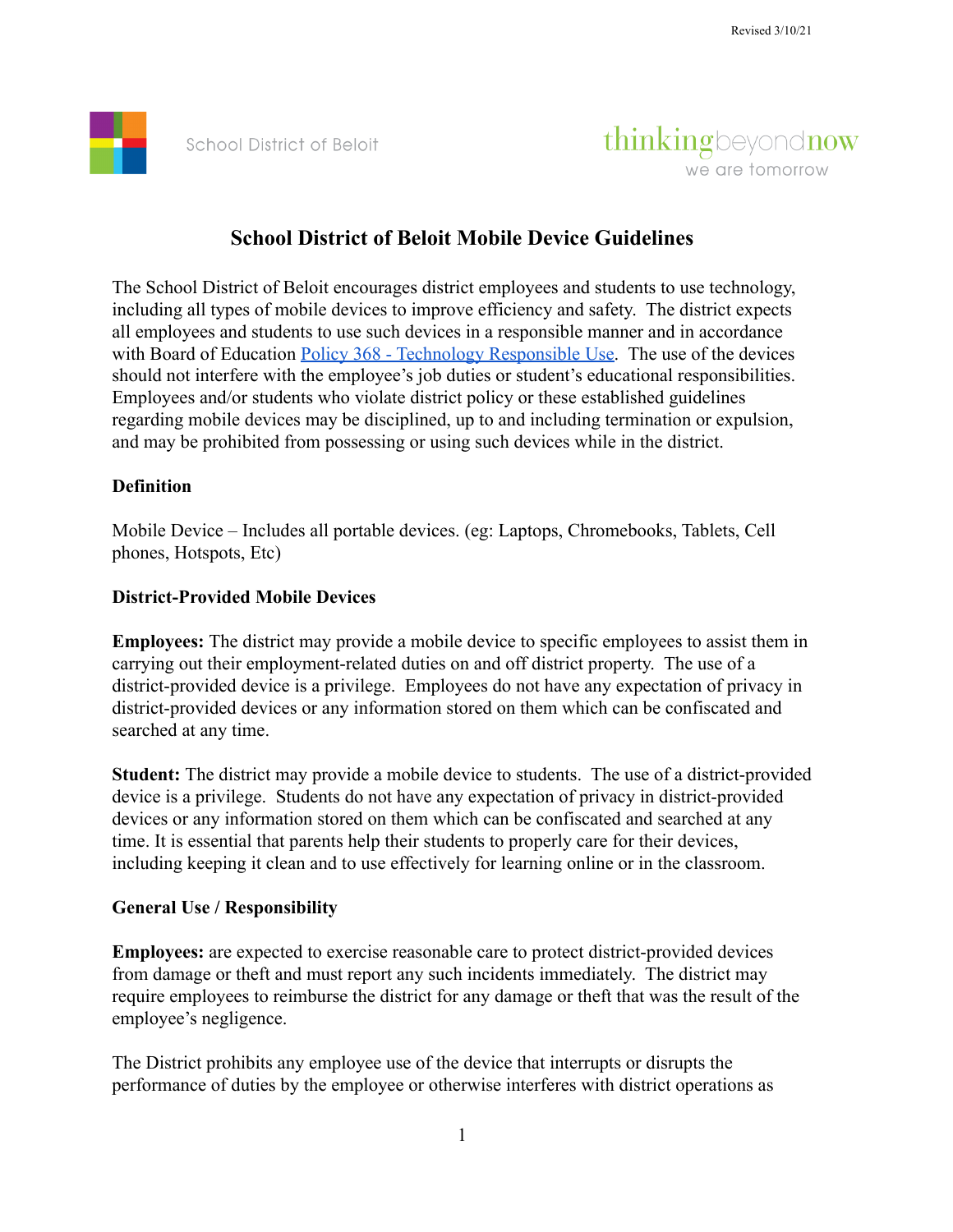determined by the employee's supervisor. This prohibition applies regardless of whether the device used is owned by the employee or provided by the district.

**Students:** are expected to exercise reasonable care to protect district-provided devices from damage or theft and must report any such incidents immediately. The district may require students to reimburse the district for any damage or theft that was the result of the student's negligence.

The District prohibits any student use of the device that interrupts them or someone else from learning. This prohibition applies regardless of whether the device used is owned by the student or provided by the district.

### **Mobile Device Options**

Mobile Device (Laptops, Tablets, Cell phones, Hotspots, etc)

● Personal use of a district-provided Chromebooks/iPad (or similar device) is permissible. The district's data network is available for use while the employee/student is in the district and should be limited to business and educational use.

### **Acceptance Agreement [\(Link\)](https://docs.google.com/document/d/1bn5Ip6aQ9DWXFWpicmeRwkaQvogABEYJwlBRksvPhkk/edit)**

**Staff:** Provided in the new hire packet. Each employee that receives a district-provided mobile device and/or stipend agrees to the terms of the Mobile Device Guidelines and will sign the accompanying Mobile Device Acceptable Use Agreement. The completed form will be retained by Human Resources.

**Student:** Each student that receives a district-provided mobile device agrees to the terms of the Mobile Device Guidelines and will sign the accompanying Mobile Device Acceptable Use Agreement. The completed form will be retained by the Business Office or the School in which your student is enrolled.

### **Mobile Device (iPad/MacBook/Laptop/Other) Repairs**

Because the district must preserve the warranty on each device, necessary repairs must follow vendor requirements.

### **If the issued mobile device acquires damage:**

### **Student:**

- 1. The student will report any such damage to their teacher or principal
- 2. The teacher or principal will submit a tech request about the mobile device to the Technology Services Department.
- 3. The Technology Services Department will assess the damage and send it to the appropriate repair center.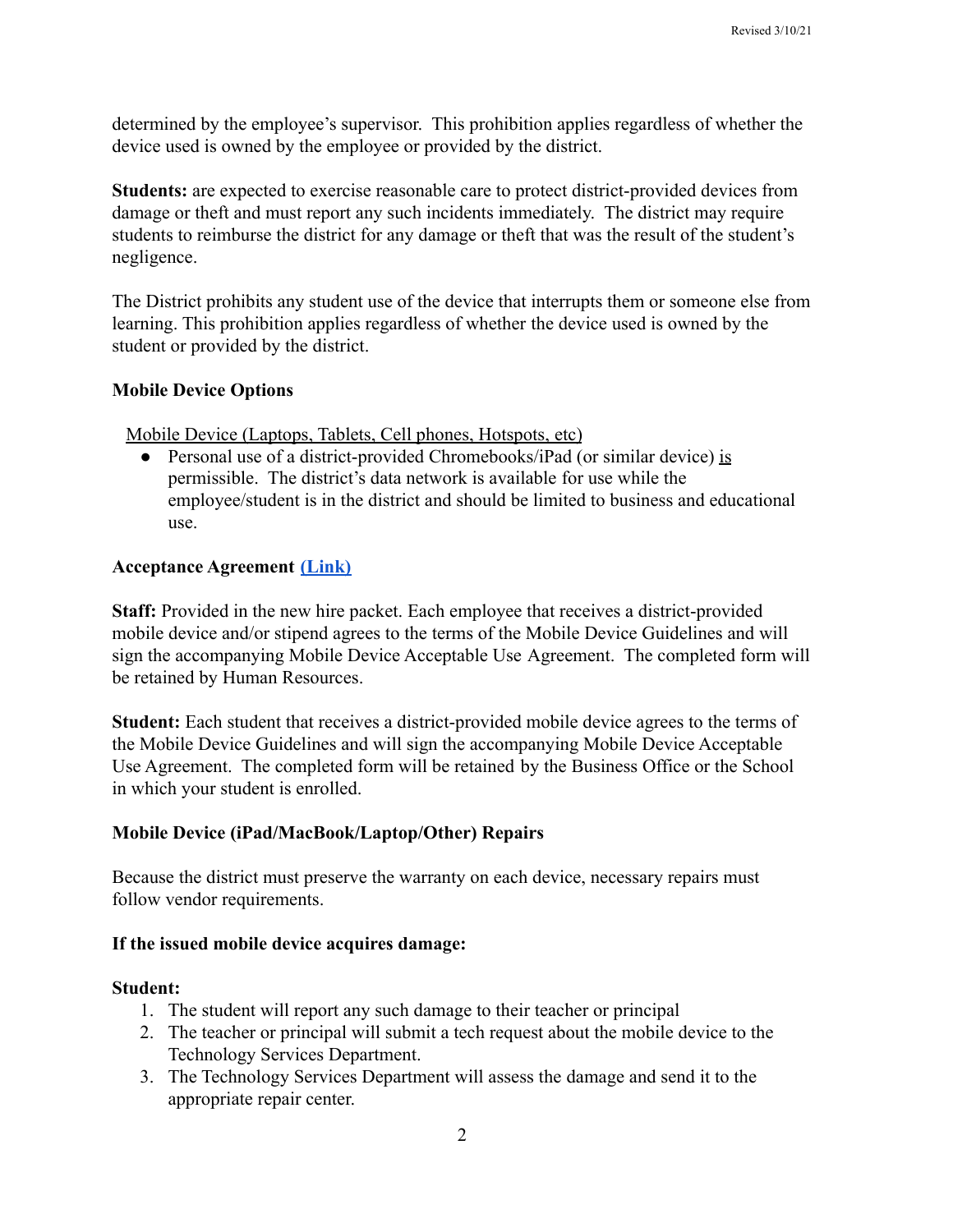### **Employee:**

- 1. The employee will submit a [tech request](https://sdb.zendesk.com/hc/en-us) about the mobile device to the Technology Services Department.
- 2. The Technology Services Department will assess the damage and send it to the appropriate repair center.

## ➢ **If negligence of the device is evident, the School District of Beloit will bill the employee or student the actual cost of the repair and shipping (if applicable).**

If the device has 30 days or more left on the original warranty, it will be returned to the manufacturer or an approved third-party warranty service provider. If the device is no longer under warranty, a trusted third-party vendor will be used for repairs.

Technology Services cannot provide the exact cost until the equipment is inspected at the approved repair facility. The estimated repair cost can vary, depending on the type of mobile device. Typically, employees and students can expect to pay around \$30 to \$250.

Once the cost is determined, the employee or student will be required to remit payment via cash, check, money order, or credit/debit card to the School District of Beloit as a reimbursement. If payment is not received, the School District of Beloit has the right to revoke mobile device privileges and/or the District has the right to deduct the repair cost through a payroll deduction.

3. The Technology Services Department will attempt to provide a spare device during repair, but cannot guarantee the availability of spare equipment.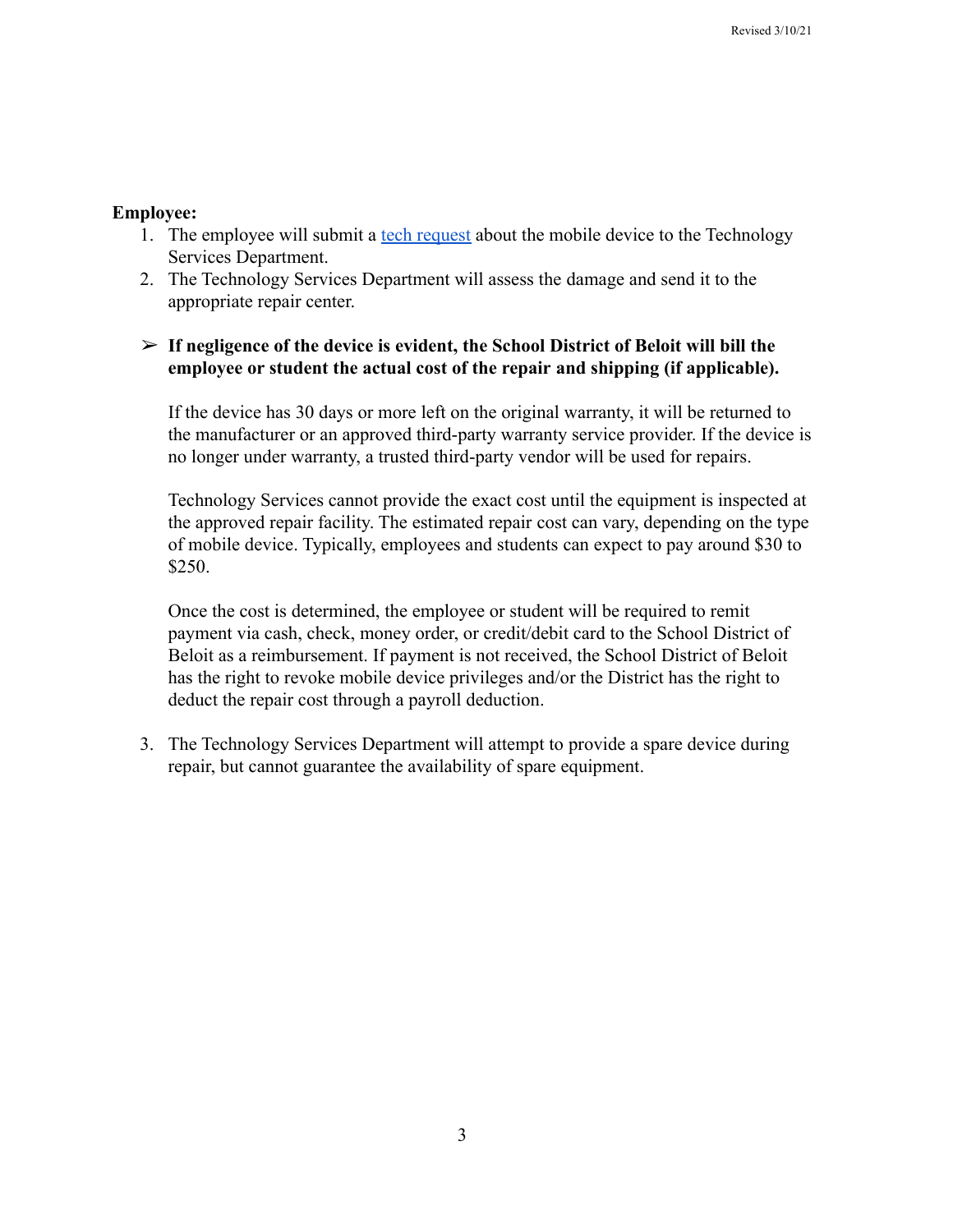

# thinkingbeyondnow we are tomorrow

## **Distrito Escolar de Beloit-Normas del Dispositivo Móvil**

El Distrito Escolar de Beloit anima a los empleados del distrito y estudiantes para usar tecnología, incluyendo todos los tipos de dispositivos móviles para mejorar la eficiencia y seguridad. El distrito espera que todos los empleados y estudiantes usen dichos dispositivos de manera responsable y de acuerdo con la Política [368 de la Junta de Educación - Uso](https://docs.google.com/document/d/10_LhyAlJF0iS8H9tH5pXtdl8NVn3hb1idt3h-2j7SiE/edit) [Responsable de Tecnología](https://docs.google.com/document/d/10_LhyAlJF0iS8H9tH5pXtdl8NVn3hb1idt3h-2j7SiE/edit) . El uso de estos dispositivos no debiera interferir con las responsabilidades de trabajo del empleado o las responsabilidades educacionales del estudiante. Los empleados y/o estudiantes que violen la política del distrito o estas normas establecidas relacionadas a dispositivos móviles pueden ser disciplinados hasta/e incluso terminación o expulsión y pueden tener prohibido de poseer o usar dichos dispositivos mientras estén en el distrito.

## **Definición**

Dispositivo móvil - incluye todo los dispositivos portatil. (eje.: Computadoras portátil, Chromebooks, Tabletas, Teléfono celular, Hotspots, Etc)

### **El Distrito-Proporciona los Dispositivos Móviles**

**Empleados:** El distrito puede proporcionar un dispositivo móvil a empleados específicos para asistirlos en ejecutar sus responsabilidades relacionadas al empleo dentro o fuera de la propiedad del distrito. El uso del dispositivo proporcionado por el distrito es un privilegio. Los empleados no tienen ninguna expectativa de privacidad en los dispositivos proporcionados por el distrito o cualquier información almacenada en estos, la cual puede ser confiscada y registrada en cualquier momento.

**Estudiante:** El distrito puede proporcionar un dispositivo móvil a los estudiantes. El uso de un dispositivo proporcionado por el distrito es un privilegio. Los estudiantes no tienen ninguna expectativa de privacidad en los dispositivos proporcionados por el distrito o cualquier información almacenada en estos, la cual puede ser confiscada y registrada en cualquier momento. Es esencial que los padres/madres ayuden a sus estudiantes para cuidar apropiadamente sus dispositivos lo cual incluye mantenerlos limpios para ser usados efectivamente en el aprendizaje en línea o en el salón de clases.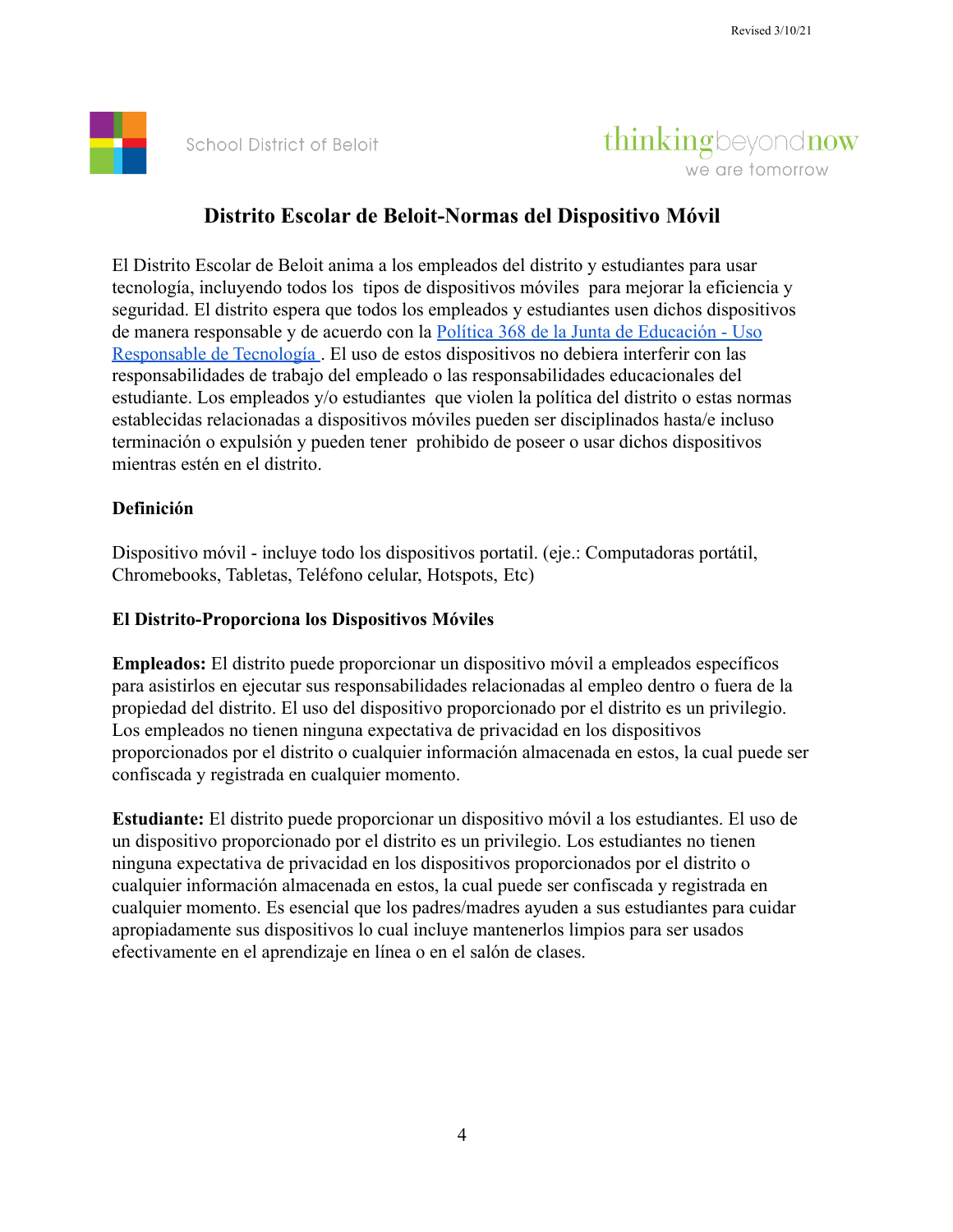### **Uso General/Responsabilidad**

**Empleados:** Se espera que los empleados ejerzan cuidado razonable para proteger los dispositivos proporcionados por el distrito, de daños o robo y deben reportar dichos incidente inmediatamente. El distrito puede requerir a los empleados que reembolsen al distrito por cualquier daño o robo que que haya resultado de la negligencia del empleado.

El Distrito prohíbe a cualquier empleado el uso de los dispositivos que interrumpen o distraen el desempeño de las funciones del empleado o de otra manera interfiere con las operaciones del distrito según lo determine el supervisor del empleado. Esta prohibición se aplica independientemente si el dispositivo usado es propiedad del empleado o proporcionado por el distrito.

**Estudiantes:** Se espera que los estudiantes ejerzan cuidado razonable para proteger los dispositivos proporcionados por el distrito de daños o robo y deben reportar dichos incidentes inmediatamente. El distrito puede requerir a los estudiantes que reembolsen al distrito por cualquier daño o robo que que haya resultado de la negligencia del estudiante.

El distrito prohíbe a cualquier estudiante el uso de dispositivo que le interrumpa aprender tanto a ellos, como a alguien más. Esta prohibición aplica independientemente de si el dispositivo usado es propiedad del estudiante o por el distrito.

### **Opciones del Dispositivo Móvil**

Dispositivo Móvil (computadoras portatil, Tabletas, Teléfonos Celulares, Hotspots, etc)

● El uso personal de un Chromebooks/iPad proporcionado por el distrito (o dispositivo similar) es permisible. La red de datos del distrito está disponible para su uso mientras el empleado/estudiante está en el distrito y debe limitarse al intercambio y uso educativo.

### **Acuerdo de Aceptación [\(Link\)](https://docs.google.com/document/d/1bn5Ip6aQ9DWXFWpicmeRwkaQvogABEYJwlBRksvPhkk/edit)**

**Personal:** Se proporciona en el nuevo paquete de contratación. Cada empleado que recibe un dispositivo móvil proporcionado por el distrito y/o estipendio acepta los términos de las normas y firmará el Acuerdo de Uso Aceptable del Dispositivo Móvil que lo acompaña. El formulario completado será retenido por Recursos Humanos.

**Estudiante:** Cada estudiante que reciba un dispositivo móvil proporcionado por el distrito acepta los términos de las normas de Dispositivo Móvil y firmará el Acuerdo de Uso Aceptable del Dispositivo Móvil que lo acompaña. El formulario completado será retenido por la Oficina de Negocios o la Escuela en la cual el estudiante está inscrito.